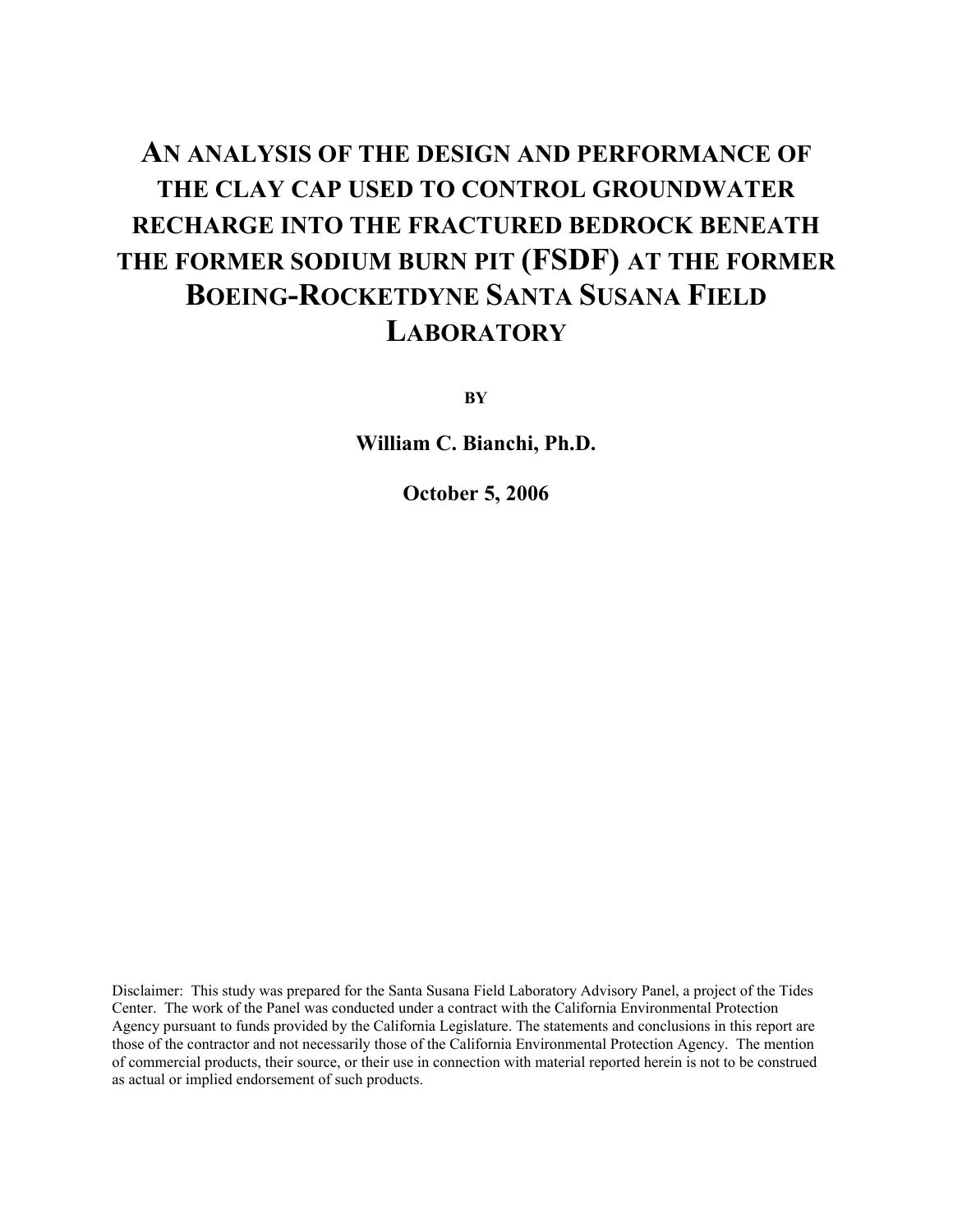# **AN ANALYSIS OF THE DESIGN AND PERFORMANCE OF THE CLAY CAP USED TO CONTROL GROUNDWATER RECHARGE INTO THE FRACTURED BEDROCK BENEATH THE FORMER SODIUM BURN PIT (FSDF) AT THE FORMER BOEING-ROCKETDYNE SANTA SUSANA FIELD LABORATORY**

William C. Bianchi, Ph.D.

# **BACKGROUND**

The sodium burn pit area at the Santa Susana Field Laboratory was utilized for the disposal of toxic materials. The pit area received annual rainfall for many years and those constituents that were mobilized by this rainfall have entered the bedrock beneath the pit area. The original soil profile at the FSDF was described in the Characterization Report (ICF Kaiser 1997, Vol. 1, sec 4.2.1), as "The undisturbed surface soils are described as micaceous silts and clays with finegrained sand and traces of coarse-grained sand and fine gravel in some instances. Disturbed soils are generally siltier and sandier than undisturbed soils. Subsurface soils were generally poorly graded silty sand and sand." The thickness of soil mantel over the bedrock in many places was less than a foot and at its greatest five feet (ICF Kaiser 1997, Vol. 2, Appendix D). Because of the porous nature of the original soil a considerable inventory of pollutants now resides in the fractured bedrock below.

The proposed physical solution now in place designed to isolate the pollutant materials in the bedrock consists of placement of what is defined as a "clay cap", a soil backfill put in place after the original soil and the pollutants it contained were removed down to the bedrock basement of the pit area (Interim Measure Work plan, July 9, 1999). The thickness of this cap is at least 1 foot and no greater than 12 feet. This backfill was excavated from a barrow pit area on the facility. The laboratory soil particle size analysis (see Infiltration Monitoring Work plan, Former Sodium Disposal Facility, IT Corp. April 14, 2000, appendix A and A1) puts this fill material in the silty clay to silty clay loam soil class according to textural standards (USDA Soil Survey Manual #18). The field water transmission performance of these textural classes as viewed by geohydrologists is shown in Figure 1. As seen here this textural range places the water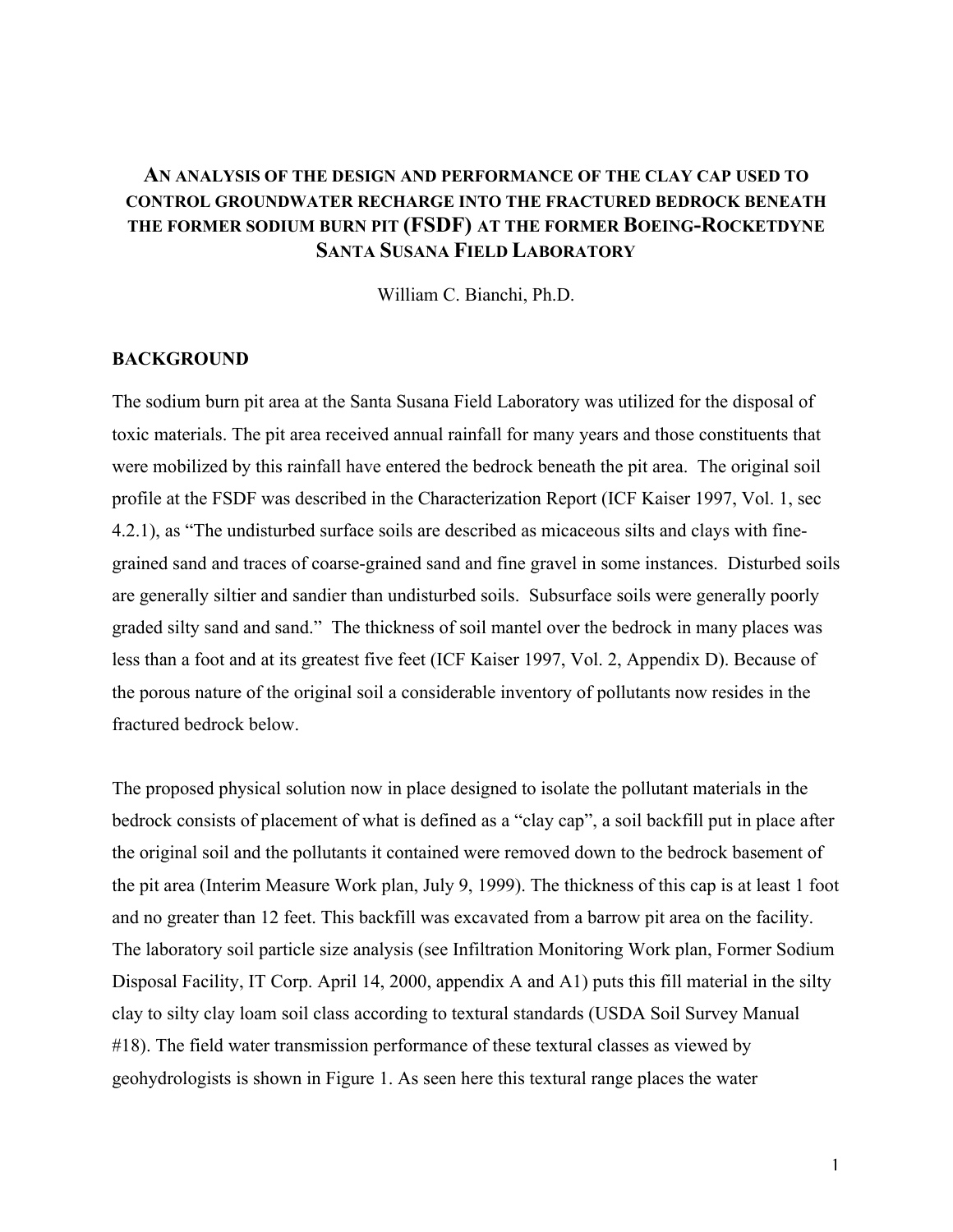transmitting properties in the class of a poor aquifer, not in the impervious range. Again, this cap was meant to prevent future percolation of rainfall into the crack matrix of the bedrock and thus eliminate further downward mobilization of pollutants.

The surface of the cap has been configured to collect any sheet flow from rainfall and discharge it out of the area of the backfill. This minimizes the amount of rainfall entry into the surface of the cap. When the fill was completed the surface was Hydro- Mulched (seeded) and trees planted. The vegetative cover was to provide a pathway for any accumulated moisture in the soil profile to be transpired by the plants out of the vegetative root zone depth and thus diminish the net recharge deeper into the back fill and prevent deep percolation into the fractured bedrock. Two natural low spots in the bedrock which would channel flow off site were gravel packed to enhance possible flow off site if water were to reach that depth.

#### **INSTRUMENTATION**

(See Infiltration Monitoring Work Plan – Former Sodium Disposal Facility, Santa Susana Field Laboratory, IT Corporation, Project 881344, April 14, 2000)

Since 2000 the performance of the cap has been monitored with three devices installed to measure soil water movement in the backfill after its placement. A device called a piezometer which is merely a pipe placed vertically to a given depth in the soil profile that measures the free water pressure at that depth, in this case any water that might pond on the surface of the bedrock from vertical or lateral percolation into the fill. Two piezometers are located at low points in depressed channels in the bedrock that have been gravel packed to accumulate water flow along them, and the other two piezometers at points on the bedrock-fill contact. Also installed were two lysimeters, pans that intercept and collect and measure the water that penetrates to their depth of placement. They are 10 foot square pans and are a foot above the bedrock at about 7 and 11 foot depths below ground surface. The third element of instrumentation involves three clusters of instruments that follow the volumetric moisture content at depth in the soil profile on a near continuous basis. This gives a picture of the changes in water content with depth in the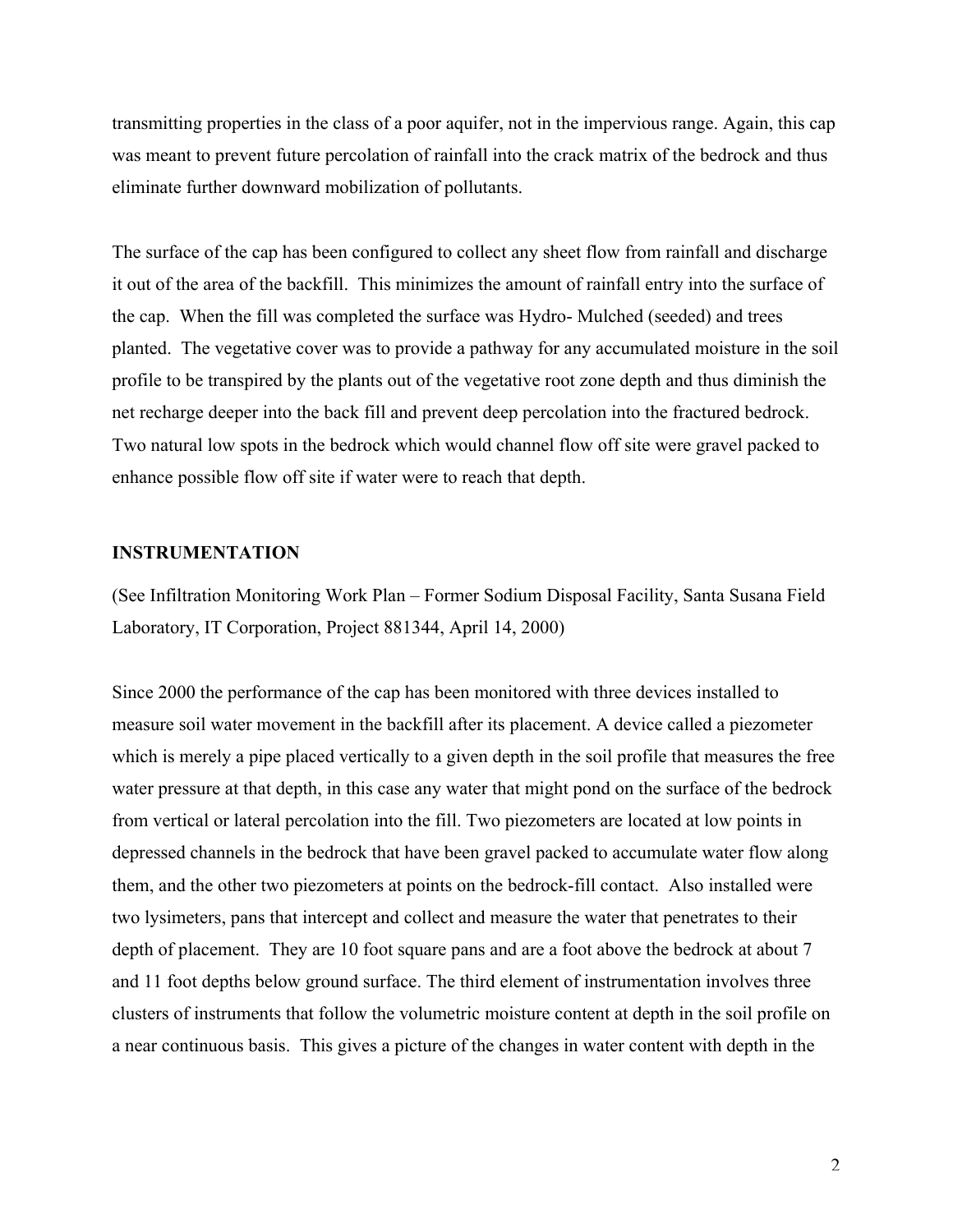soil profile with rainfall, surface evaporation and plant root uptake. Rainfall is also measured presumably on site. However surface runoff is not measured.

#### **NO DEFINED GOAL FOR CAP PERFORMANCE**

Nowhere does the Department of Toxic Substance Control (DTSC) require in the Interim Management Work Plan a goal for the performance of the clay cap. The strategy seems to be that a monitoring system will substitute for a standard to be met by the project. Conceivably this standard should be no discharge into the fractured bedrock out of the cap. DTSC has left to future monitoring observations in the cap their determination as to whether the cap has functioned properly or not. The performance of the monitoring system in adequately describing what is occurring in the in the cap leaves what actually occurs in the fractured bedrock a diffuse uncertainty at best.

Our SSFL Panel requested from the SSFL Project Manager for DTSC any review, evaluation, or analysis DTSC had performed of the Annual Operation and Maintenance and Infiltration Monitoring Reports as filed over the years for Rocketdyne – Boeing but as yet has received no response.

## **ACTUAL PERFORMANCE OF CAP AS DEFINED BY THE MONITORING SYSTEM**

The DTSC Interim Management Work Plan required the filing of a monitoring report on an annual basis. Reports have been filed by the Boeing Co. (Shaw Environmental, Inc.) covering observations since December of 2000. Included in these annual reports are measurements from the piezometer network, the lysimeters, the soil moisture probe clusters and rainfall for the period July1 to June 30.

## **Piezometer Observations**

The piezometers were placed in the two foot zone just above the bedrock- backfill contact and 4 to 6 inches into the sandstone encountered there. They measure water that might accumulate above the bedrock- backfill contact and any significant pressure head that could develop there. Two were sited at the low end of gravel packed bedrock channels beneath the backfill and the other two on its margins. No significant water level was observed in these piezometers until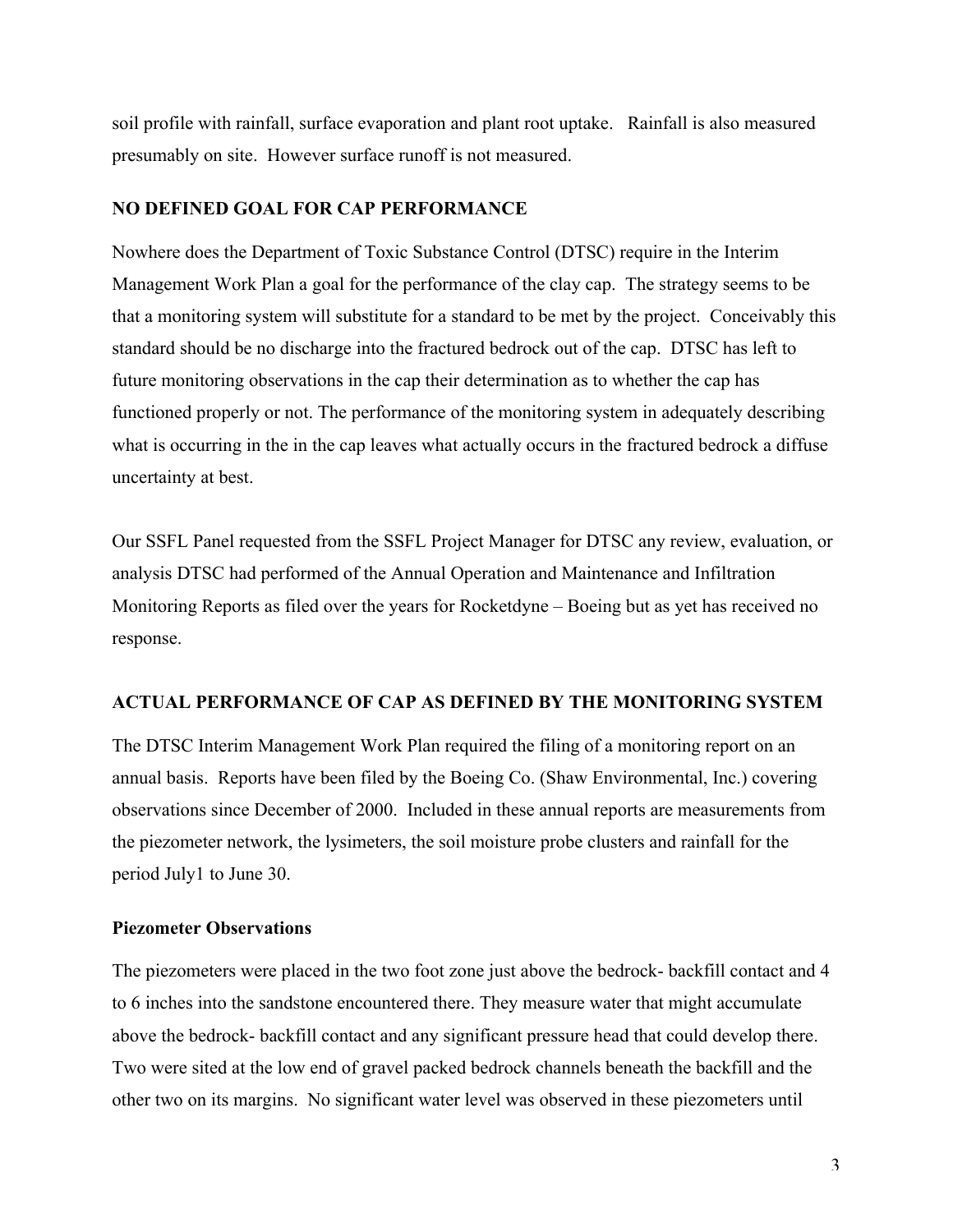March 7, 2005 after over 42 inches of rainfall between mid October '04 and the end of April '05. The two located in the gravel packed bedrock lows and one of the peripherals responded by mid April '05. The water level in the piezometer at the low point in the bedrock persisted through mid September '05, well into the dry season. Bedrock wells outside the site boundary showed water elevations above the base of the site backfill and the conclusion reached in the '04-'05 Annual Report was "The detection of measurable water at PZ Test 1 (also2 and 3) is thus taken to be a reflection of the rise of the groundwater level to above the rock contact in the deep channel monitored by this piezometer." During the '05-'06 reporting period about 17.9 inches of rain (just above normal) between mid October and mid May produced a response in the lowest piezometer only. Again the explanation for this was a rise in the regional water table. The implications of this conclusion would be that recharge of the fractured bedrock aquifer in the zone beneath the "capped" area is in large part from the surrounding area. Thus mobilization of the pollutant inventory in the bedrock fractures is present and ongoing despite the cap. The alternate explanation would be that the graveled lows are functioning as lysimeters and indicate that the cap is not functioning when rainfall over the fill area is excessive and recharge through the cap becomes significant.

#### **Pan Lysimeter Observations**

In every year since their installation water has accumulated in the pan lysimeters (see Table 1). Measurable quantities were first noted in August of '01 from rainfall of 5.4 inches plus irrigation to start the vegetative cover on the fill and that added for compaction. Significantly more accumulated in'02-'03 from above normal rainfall of 25.2 inches (normal is about 14 inches) in the period November through May but it was almost November before the water reached the pans at 7 and 11 feet below ground surface. But they were dry (no longer accumulating) by December. The data from '03-'04 is confused by collection problems. The '04-'05 rainfall was a near record for the LA area, at the site it was 45.2 inches starting in mid October of '04. Both pans responded with significant accumulations again with a delay in arrival until well into the dry season (late august). But again were dry (no longer accumulating) by the end of October. Because of this lag in the time it takes for the flow from rain that penetrates through the soil profile and beyond the plant cover root zone the response to the '05-'06 wet season is not present in the data so far.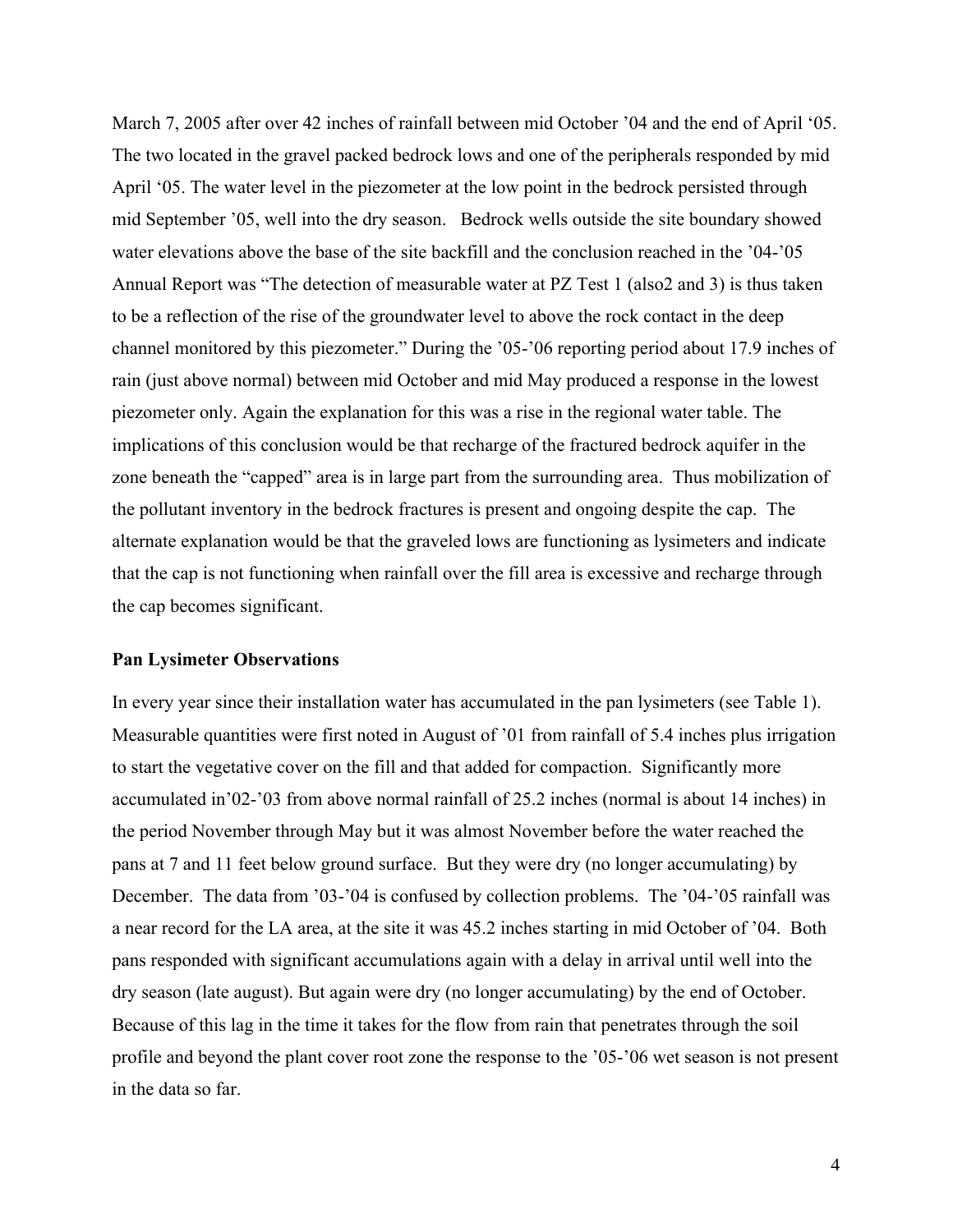The above response is consistent with the nature of unsaturated flow in soil profiles. When water is applied to the soil surface, the moisture content increases to at or near saturation to a depth depending upon the quantity and rate added. This slug of water drains down under gravity until the flow is controlled by the soils capacity to retain water against the gravitational downward pull. This quasi-equilibrium in water content is achieved roughly after two or three days after application. This moisture content is dependent on the soils texture and is defined as its Field Capacity (Diagnosis and Improvement of Saline and Alkali Soils, USDA Agricultural Handbook No. 60, 1954). Downward movement does not cease but becomes very slow and dependent upon the pre-existing profile moisture content into which the slug of moisture is moving. If the soil is dry, the front is sharp between wet and dry where conductivity is very low. When wet unsaturated soil conductivity is several orders of magnitude higher, as in the above, the front is diffuse and flow is still unsaturated and downward until it reaches the pan level. Now that the vegetative cover is somewhat established and water application only dependent on rainfall, the cap profile is coming into equilibrium with the seasonal rain penetration beyond the root zone. The pan catch lag behind the first significant period of accumulated rainfall of 6 inches or so is several months, indicating that the cap profile is capable of a moisture flow greater than that measured.

#### **TDR Probe Observations**

The TDR probe data from '01 thru '04 (see Figs 7A-C, Annual Operation and Maintenance Report-July 2003 through June 2004, August 31, 2004) indicates that the response to surface water infiltration is quite variable in terms of the profile depth. The shallow probe depths are in reasonable agreement; however comparing cluster 1 and cluster 2 would indicate that the response in the 4 to 6 foot zone in cluster 1 could be responding to a horizon of greater permeability. The 4 to 6 foot zone in cluster 1 fills first in response to the rain events between November '02 and January '03 and drains out more rapidly in the June through Sept. '03 dry period. Both in cluster 1 and 2, the deeper probes respond similarly, but here again in February of '04 cluster 2 rose more rapidly and drained more rapidly than cluster 1. One would expect textural variability and layering to be present in the backfill and result in such moisture storage changes. Thus the back fill is not homogenous and anisotropic as the modelers would have it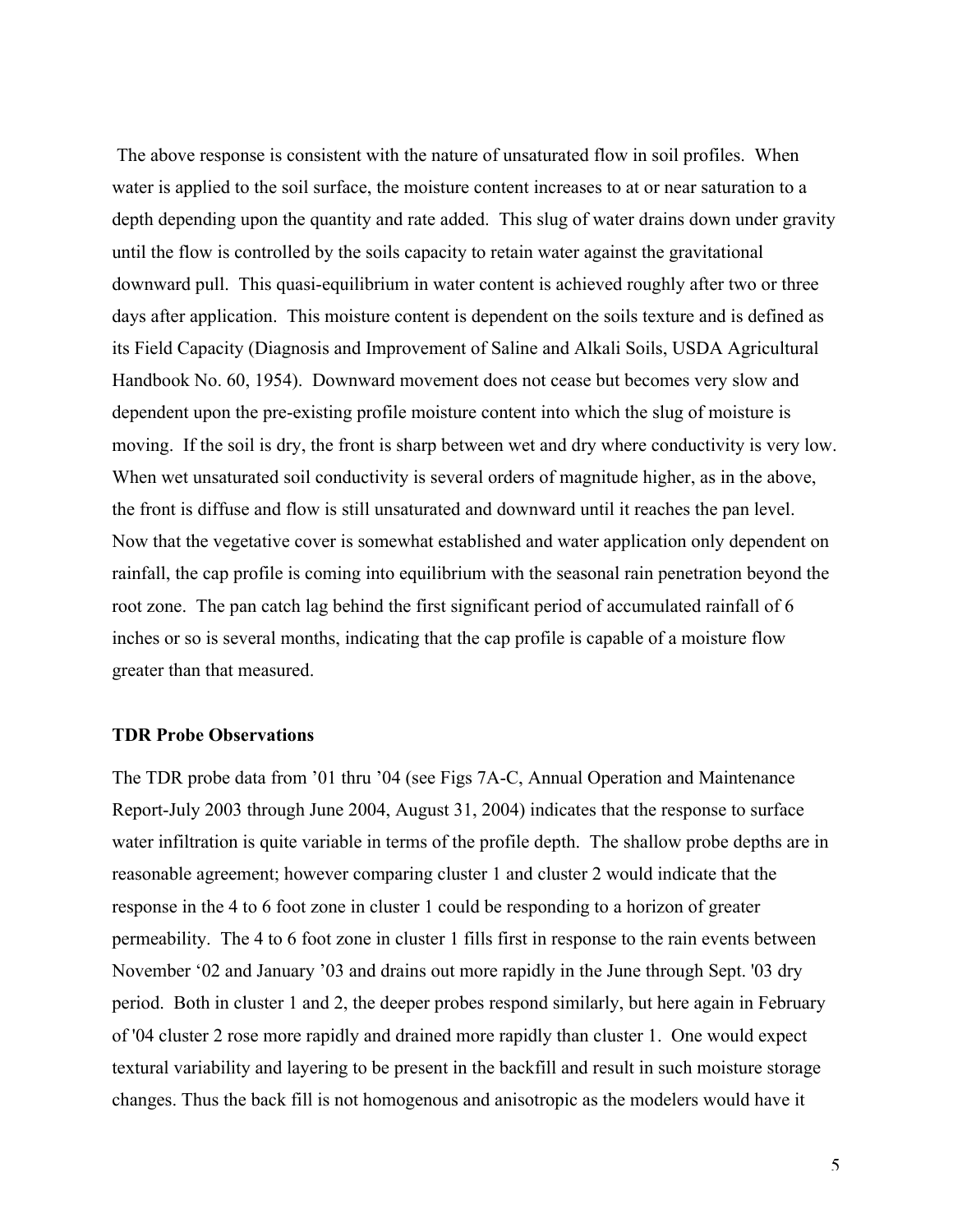(LEACHM Modeling) but will have leakier areas in some locations than in others. The '03 and '04 data do indicate advancement in vegetative moisture extraction during the growing season. Unfortunately, without evaluation of the net water entering the system (rainfall less runoff), a water budget evaluating movement beyond the rooting using the transient storage changes displayed by this instrumentation are not possible. The Report data for '05-'05 shows a slight increase in scatter in measured moisture content in the mid depth during the growing season that could be the first indication of root contact with the sensor surface as will be discussed later.

#### **MONITORING SYSTEM WEAKNESSES AND INSTRUMENTATION PROBLEMS**

The monitoring program and measurements have not been designed to allow any estimates of the net infiltration into the fill. There is no runoff collection and measurement and no indication of where the rainfall station is located. A measurement leading to annual and rain event infiltration could be valuable historical evidence for how the surface intake rate of the fill is performing with time.

With the establishment of a vegetative cover on the backfill comes the development of root growth into the engineered fill. Root growth will increase the surface soil permeability down to the depth of rooting and over time could greatly increase the infiltration capacity of the surface soil. In turn this will increase the deep percolation beyond the rooting zone. Thus if the monitoring system is the only control on the performance of the project it should be continued until an equilibrium is reached in the intake rate of the soil surface. No direct measurements of infiltration capacity are part of the current monitoring. The depth to which this plant root induced increase in permeability occurs depends on the plants that become established. Some native plants are extremely deep-rooted -- oak trees up to 40 feet -- and they will extend roots into the fractured bed rock. While the LEACHM modeling assumed a surface and subsurface layer permeability that might be created under laboratory compaction conditions with the backfill soil, the future field permeability could well be one to two orders of magnitude greater in the near future. The model should be re-evaluated on this basis.

The TDR instrumentation that they have placed in the profile to measure the deep percolation associated with irrigation and rainfall and its assumed depletion by evapotranspiration has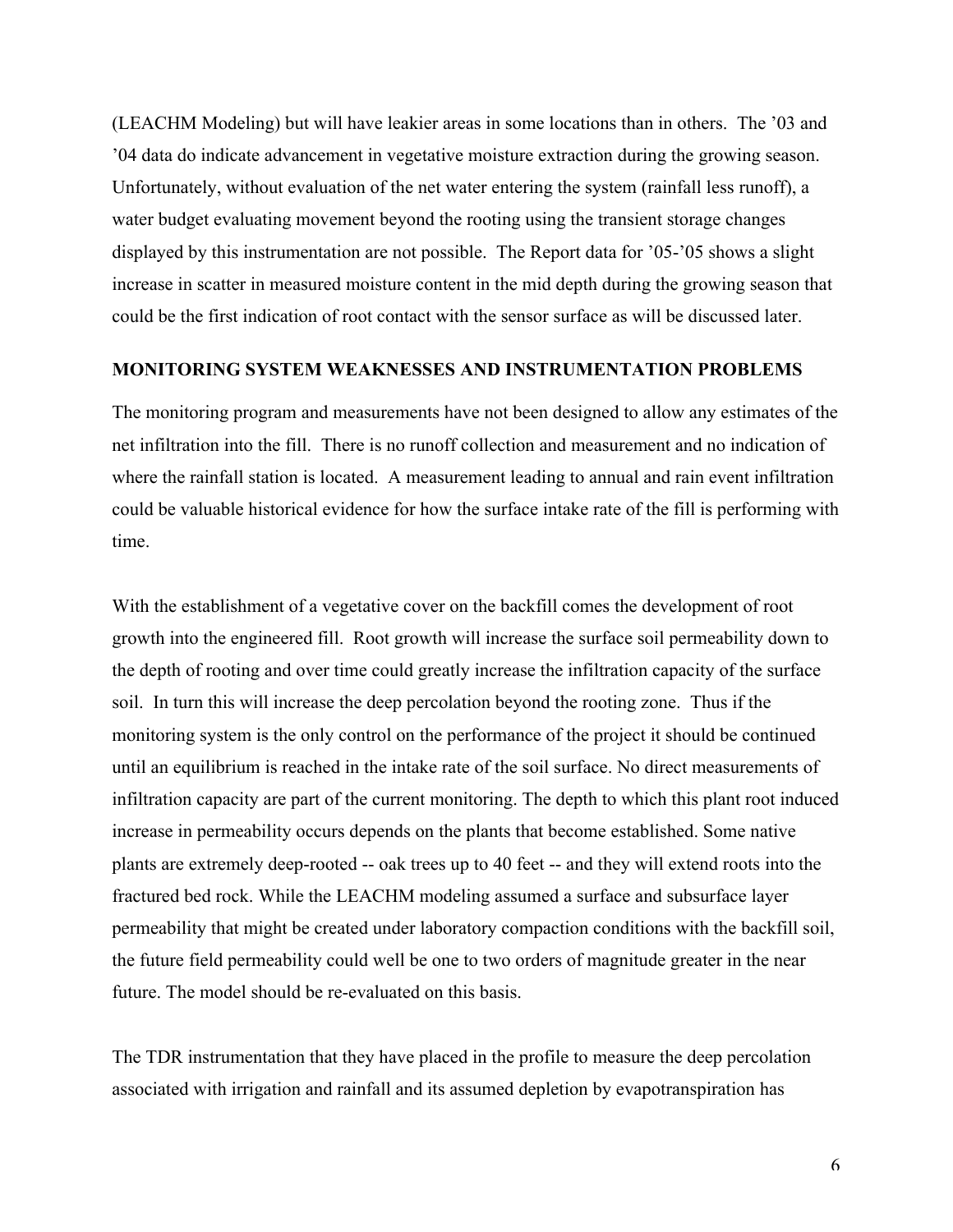problems. If a dense vegetative cover is successfully established the associated root system could have a major effect on the measurement system. My experience with moisture sensors placed into soil profiles with active developing root systems is that roots tend to establish along the least resistance path which is adjacent to the surface of the probe. Thus, eventually the observed measurements are affected more by plant water stresses than that in the bulk soil (Bianchi, W.C. & Tovey, R., Continuous Monitoring of Soil Moisture Tension Profiles, Transactions of ASAE, Vol. 3, pp.441-443, 1968). Thus bulk soil observations will be biased on the dry side, evidence of this should appear in the scatter of day time versus night data points. In the description of the installation of the TRD probes it is stated that their volume sensitivity is only to an annulus of a half-inch around the sensor ( Section 4.3, Infiltration Monitoring Work Plan, April 2000) making this root development bias more significant as the rooting develops through time.

The lysimeter observations will be subject to the same bias as above. Roots will tend to accumulate in the capillary fringe zone above the perched water on the pan surface. Oak trees can send down roots to a depth of 40ft and well beyond their drip line. Here again future pan lysimeter observations may not represent what is happening over the total caped area relative to deep percolation.

The data collected from the pan observations and probe observations indicate that there is vertical flow down through the compacted backfill. The piezometer data indicated that no perching occurred at the bedrock interface until '04-'05 when rainfall was well above normal and the surface infiltration rate increases due to vegetative cover development may have become apparent. The dry piezometers during periods of normal rainfall may not always exclude the possibility of entry of free water into groundwater through the bedrock fractures as evidenced by the fact that water was deposited in the lysimeter's at 7 and 11 feet below ground surface. The past lack of observed perching on bedrock could be explained either by chance placement of the piezometers relative to the project area as a whole, or as a short duration saturated water flow at the contact between the fill and bedrock between measurement intervals. This is alluded to in the August 2002 Annual Report where the highest moisture flux estimated from the lysimeters of  $(2 \times 10^{-8} \text{ cm/sec})$  occurred and resulted in the statement, "Because this value for the flux is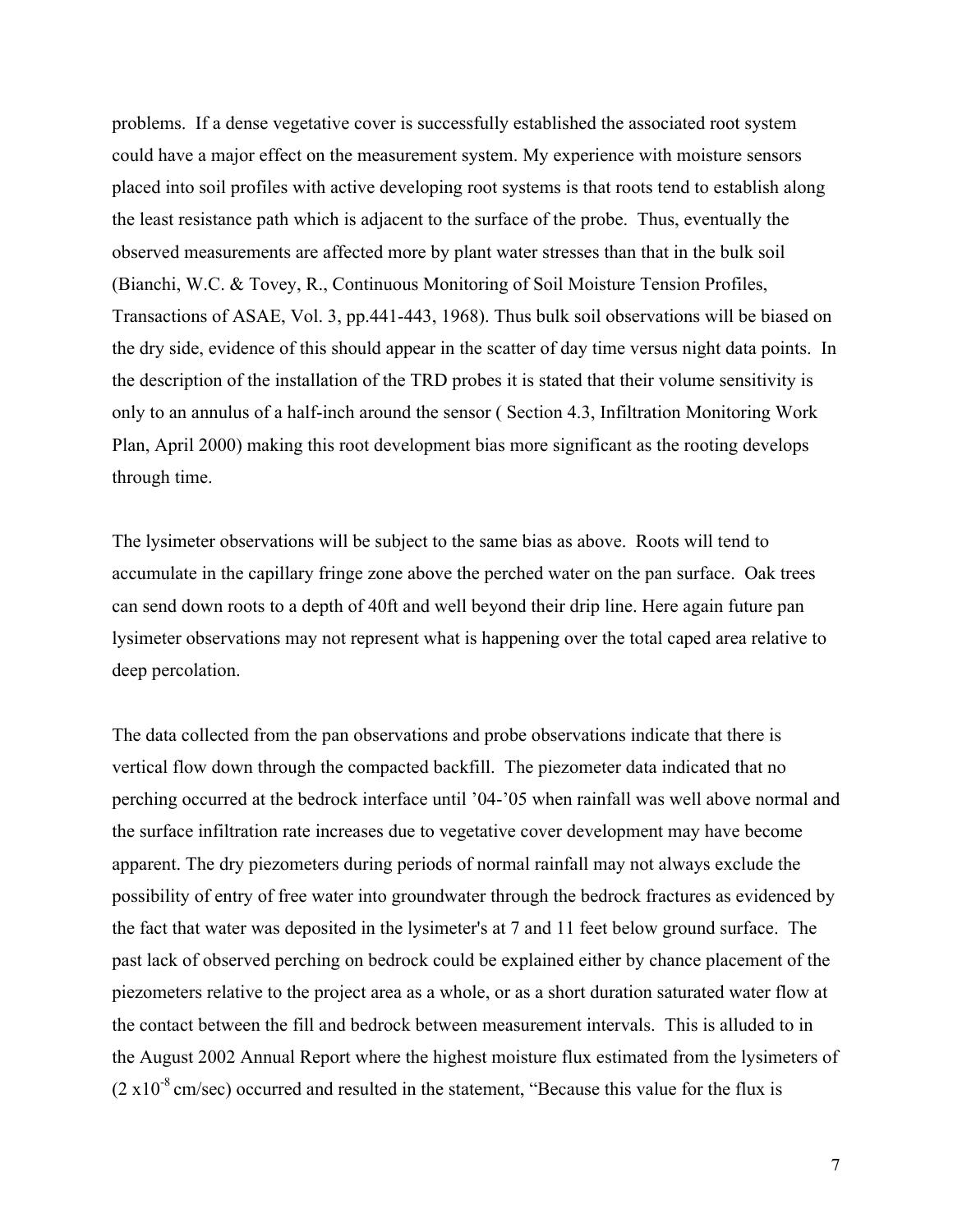expected to be smaller than the hydraulic conductivity of either the soil or bedrock it is not expected to result in free water at the soil-bed rock interface."

#### **CONCLUSIONS**

The real problem here is the mobilization of the pollutants that are now entrained in the bedrock fractures beneath the area. While removal of the bulk of the polluted soils eliminated a major source and the cap may decrease moisture movement directly downward through the backfill, the issue of mobilization within the fractured bedrock can also be associated with the flow pattern of percolation from outside of the boundaries of the burn pit area. This has been proposed as the explanation of the '04-'05 piezometer responses. There is no telling what the inventory of pollutants and their mobility is in the fractured structure beneath the area, but the TCE observations indicate that they are moving (Report on Annual Groundwater Monitoring 2000, Santa Susana Field Laboratory, Ventura County California, Haley & Aldrich, Inc., and February 8, 2001). A most mobile constituent has reached the regional groundwater.

Another fact on flow through fractured bedrock is that there are fewer but higher transmitting pores, larger pores, than in a soil matrix but much less total porosity so a low flux (flow /unit area) may produce saturated flow. Also, there's no reason not to believe there is unsaturated gravitational flow in fractured rock materials as well. A groundwater monitoring program has been in place since the late 1980's on wells beneath the burn pit area (Hadley & Aldrich, 2001) which presents an important observation relative to the flow path in the fractured bedrock is apparent. The wells sampled consist of vertical holes cased and presumably grouted through the first 30 feet of bed rock but open below. The wells range in depth from 120 to 640 feet. The TCE sampling history shows the ND (non-detect) incidence is correlated with the deep wells which would be consistent with the fact the fractured stratified formations dip at 30 degrees to the northwest of the disposal area. Thus the preferred path for water and pollutant movement is in this direction along the high permeability fractured strata. To better intercept this flow would take horizontal boring down slope of the area.

Residential development on the site was evaluated as a potential future land use for the area (Draft Final Interim Measures Risk Assessment, July 9 1999, Appendix D, Section D.4.2. pg 15).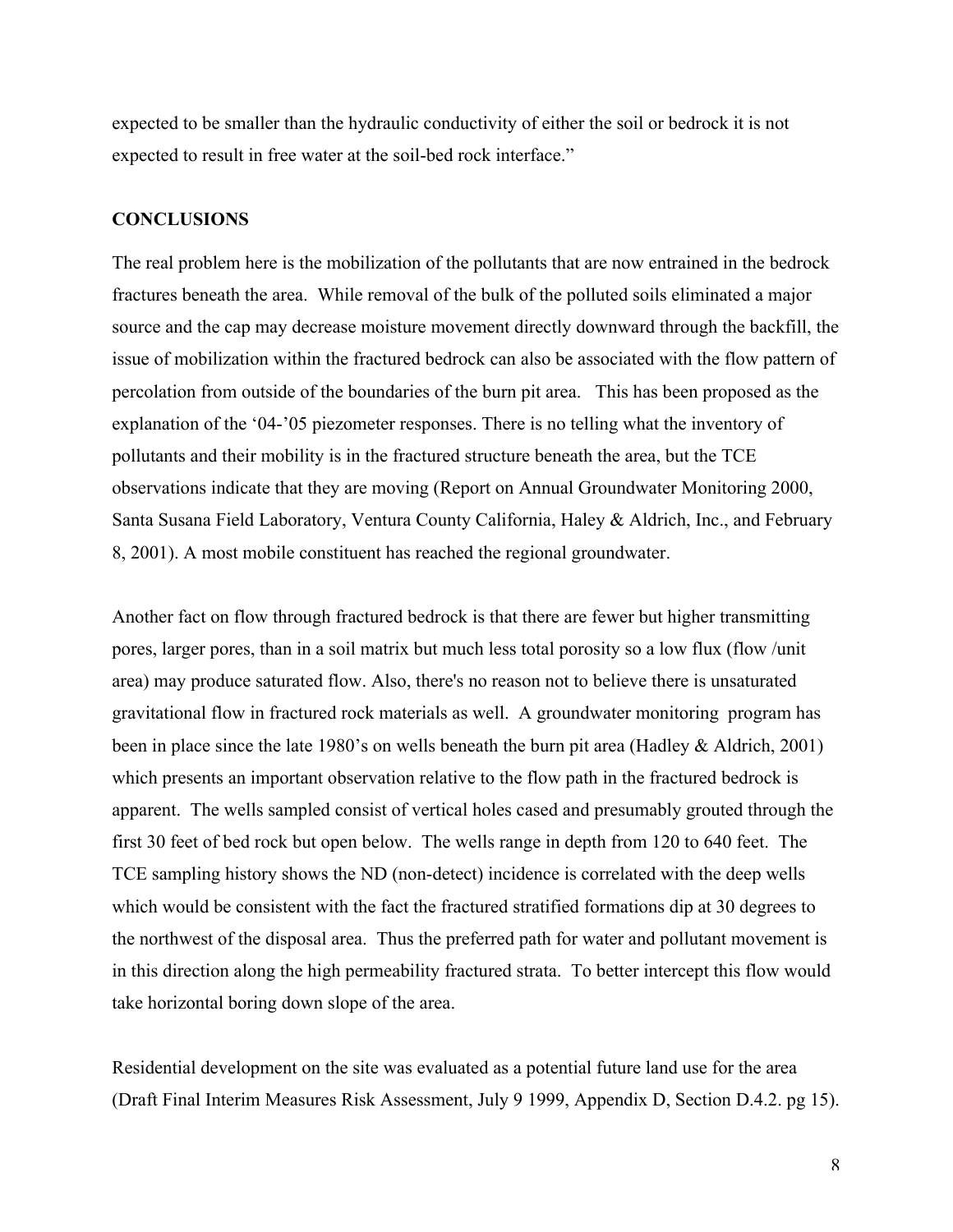If the ultimate intent of the Boeing Company is to utilize the Brown Fields process as an opportunity to develop the area, water will have to be imported. And, unless no landscaping is allowed over the developed area and all waste water is exported, the increased groundwater recharge from the development could significantly contribute to flow into and through the fractured bedrock below, thus mobilizing of the pollutant inventory under the entire Field Laboratory area into the regional water resources.

#### **MEMBRANE CAP ALTERNATIVE**

DTSC has concluded that a membrane cap is not necessary. The basis for this is the observation that water collects under the sealed surface in visible quantities and in 1998 some 40,000 gallons of water was pumped from the tarped burn pit (Response to Comments on the Draft Interim Measures for the Former Sodium Burn Pit, December 1999). The functioning tarp phenomenon here is the movement in vapor phase of subsurface soil moisture upward to the cooler surface of the impermeable tarp surface and condensation during night times when the air temperatures are below ambient soil temperature. The difference between the thermal conductivity and the vapor and/or unsaturated soil conductivity results in the accumulation of free water at and near the contact interface. It is not an indication that the vertical downward movement is enhanced by a membrane seal but just the reverse. Now with the experienced water table rise during the '04- '05 wet period when 45.2 inches of rain caused the regional water table to rise under the filled area the '97-'98 experience where 41.24 inches of rain fell reinforces the importance of lateral flow component into the burn pit area and fill.

The monitoring observations have shown that vertical water flow has occurred to the depth of the deeper pan lysimeter, or 11 feet. Installation of a membrane seal and diversion out of the area influenced by the residual pollutants would cut off all direct vertical water movement downward through the current backfill and would guarantee that this component of water flow would be eliminated. However, the latest data (Annual Operation and Maintenance Report-August 31, 2004) was interpreted as indicating that the observed rise of the water table to above the bedrock backfill contact was due to peripheral flow into the area below the cap. This can only lead to the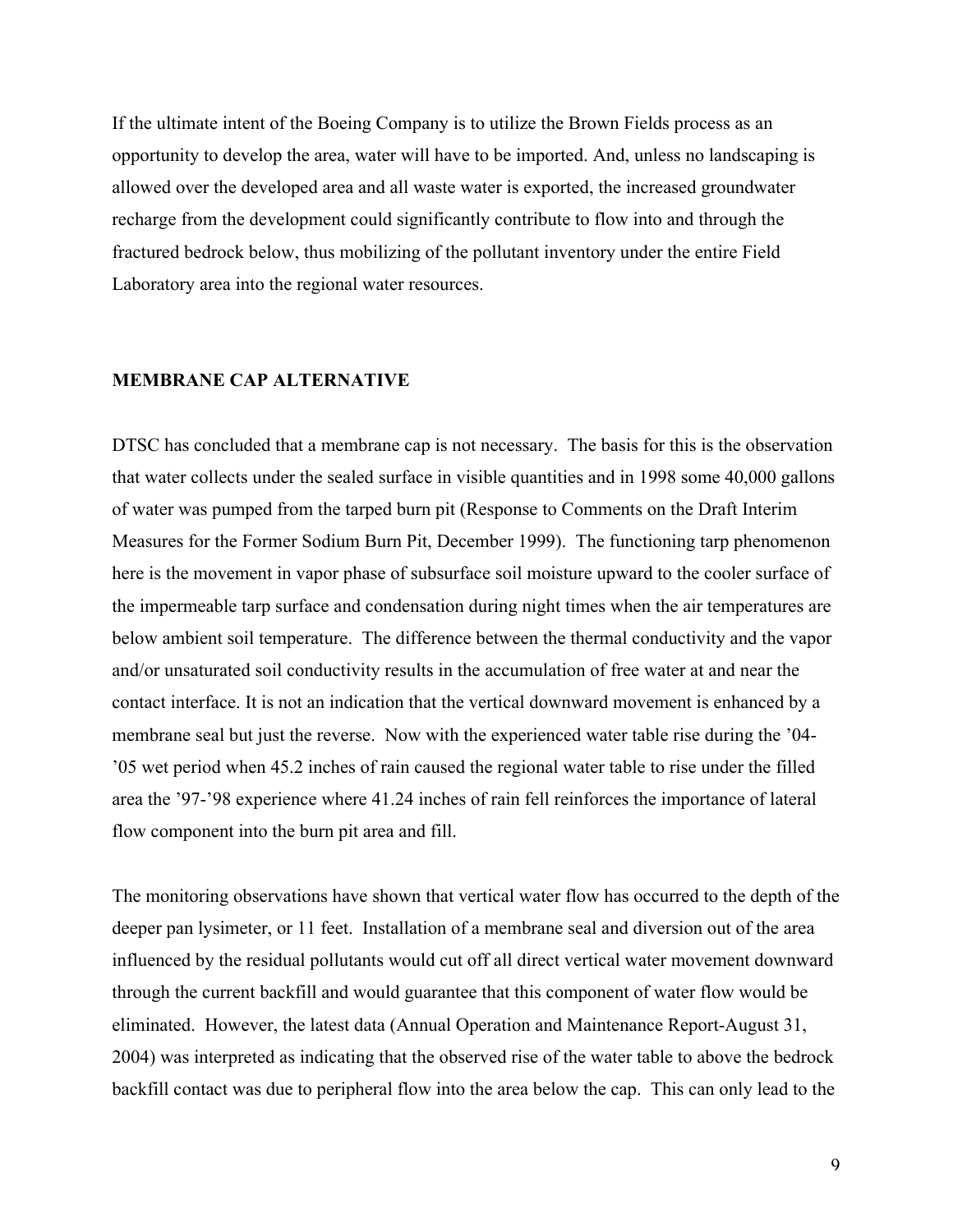conclusion that for complete diversion of any future precipitation recharge movement into the deeper bedrock zone, and the isolation of the fracture pollutant inventory there, will require the elimination of that contribution to vertical flow from the area peripheral to the fill boundary. And as previously stated if imported water is brought to the area for future development, it can only augment fracture zone flow and pollutant mobility above that already occurring from rainfall recharge.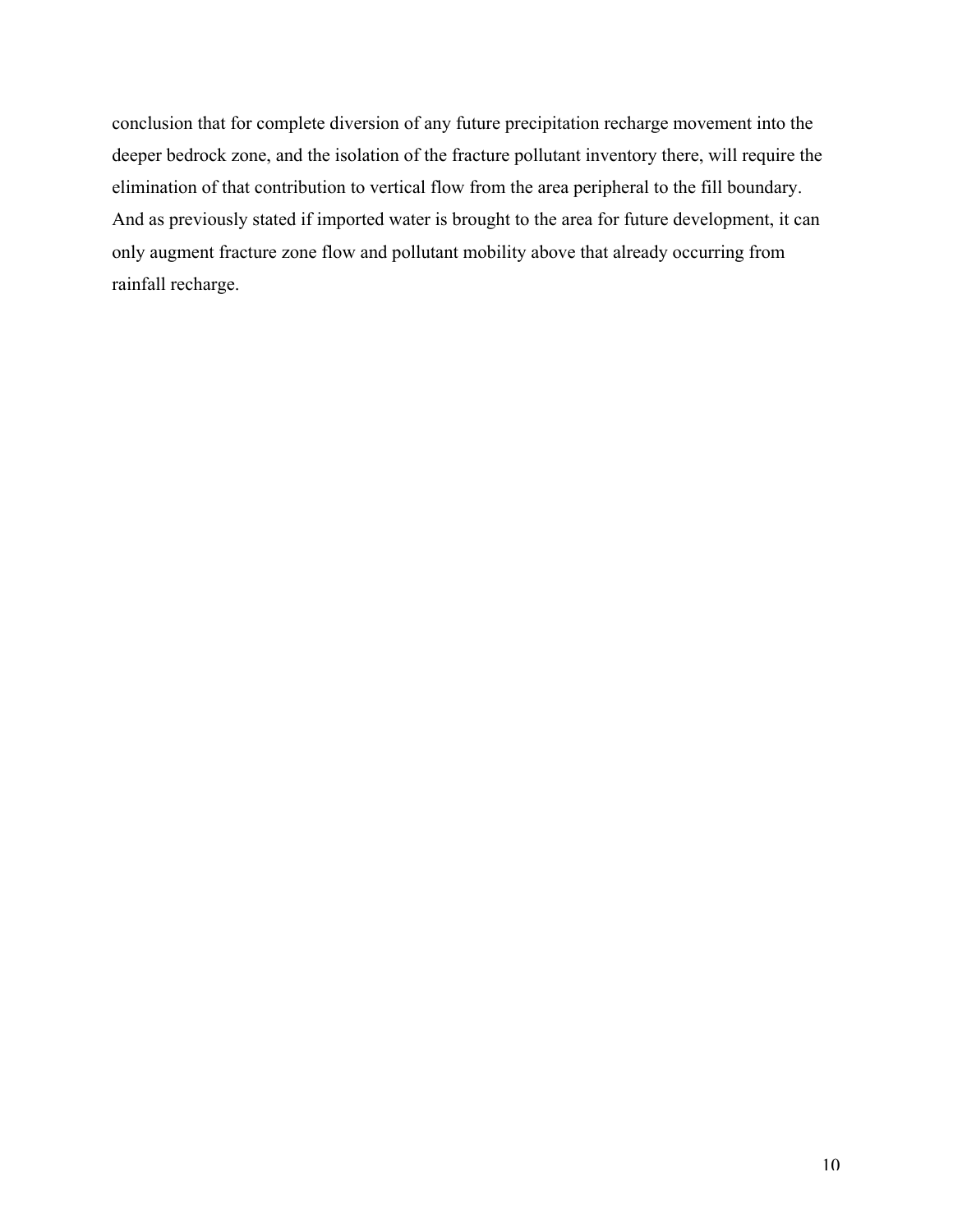Source: Ground-Water Recharge Hydrology **USDA ARS 41-161** 

# Hydraulic Conductivity In Different Units As Related to Particle Size Definitions